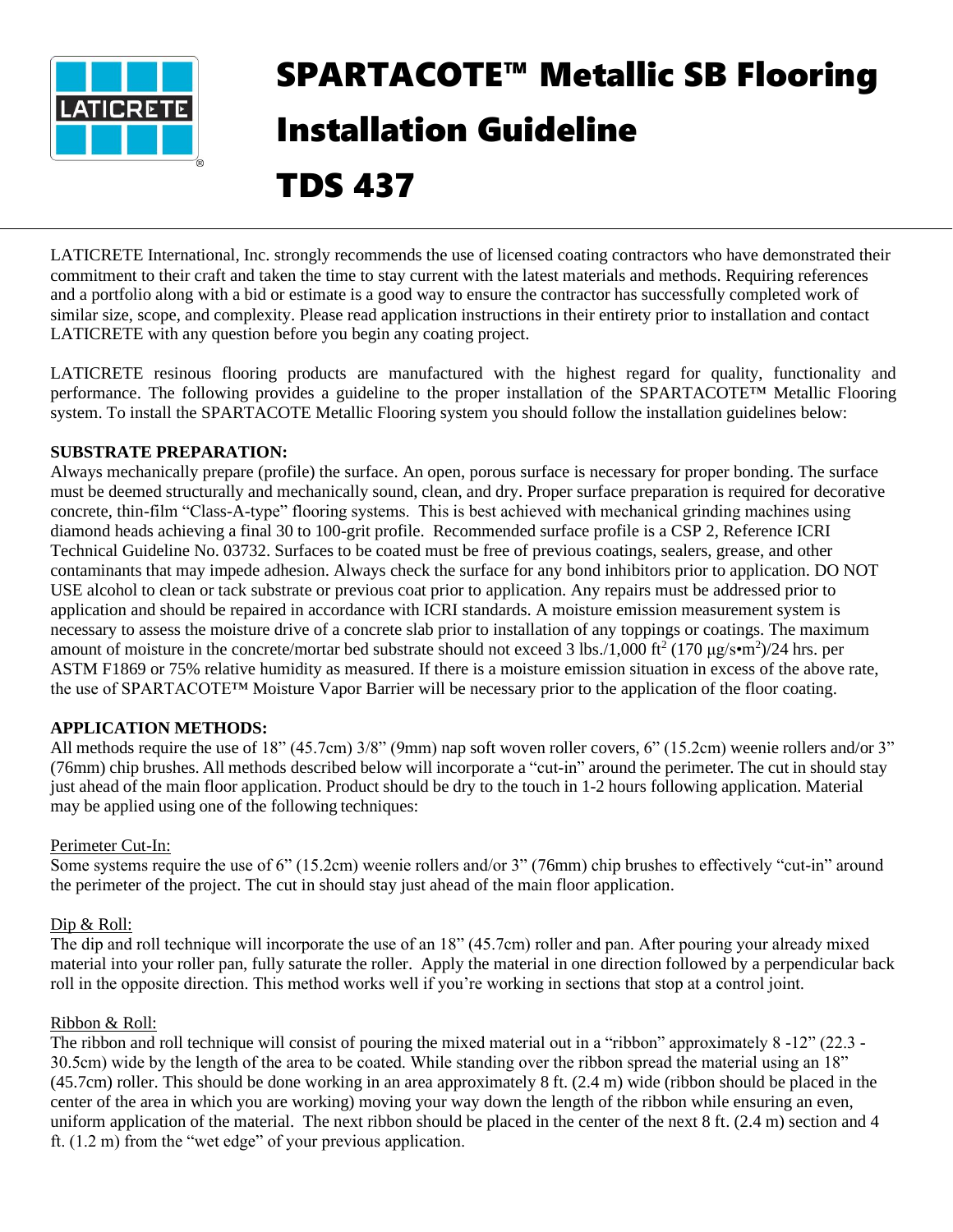#### Top/ Seal Coat Broom & Roll:

For larger square footage installation, applicators may find it advantageous to incorporate an asphalt seal-coat broom. Pour a ribbon of material at the back wall or starting point, spread the material using the broom (exactly as you would with a notched squeegee).

## **MIXING MATERIAL**

#### Pigmenting Coatings**:**

Disperse a 1 quart (0.9 L) SPARTACOTE™ Polyaspartic Pigment pack (Black) into SPARTACOTE FLEX SB Part A pigment base (short-filled). Mix pigment into part A with a slow drill mixer for approximately 2 minutes until the pigment is properly dispersed. Failure to do so will result in a potentially uneven finish. Once pigment is fully dispersed, use a separate mixing vessel combine the newly pigmented part A with the Part B at a 1:1 ratio (by volume) for 2 minutes with a slow speed drill or paddle mixer making sure to scrape the sides and bottom of the bucket. Avoid creating a vortex, as it will induce air to the mix.

#### Metallic Coat:

Disperse SPARTACOTE Metallic Pigment into SPARTACOTE FLEX SB Part A Clear, do not disperse into Part B. Mix in metallic pigment at a ratio of 1 - 8oz. (237 mL) bottle of SPARTACOTE Metallic Pigment to 1 gallon (3.8 L) of SPARTACOTE FLEX SB. \*\*Note: a 2 gallon (7.6 L) kit will require 2 - 8oz. (237 mL) bottles. It is a good idea to allow for a minimum 1 hour set in time for the metallic pigments to fully disperse. Do not mix until ready for immediate use. In a separate mixing vessel combine newly pigmented Part A with Part B at a 1:1 ratio (by volume) for about 1 minute with a wooden stir stick making sure to scrape the sides and the bottom of the bucket with the stir stick. Be careful not to create a vortex and induce air.

#### Non-Pigmented Clear Coats:

Do not mix until ready for immediate use. Using a separate mixing vessel combine the SPARTACOTE FLEX SB parts A and B at a 1:1 ratio (by volume) for 2 minutes with a slow speed drill or paddle mixer making sure to scrape the sides and bottom of the bucket. Avoid creating a vortex, as it will induce air to the mix.

## **APPLYING THE PRODUCT**

#### Application of Primer Coat:

Following surface preparation, be certain that the substrate is free of any excessive concrete dust, moisture or other contaminants. A coat of SPARTACOTE FLEX SB pigmented black should be installed at a rate of 330 ft<sup>2</sup>/gallon (30.7 m<sup>2</sup>/ 3.8 L) using one of the application methods mentioned above. Allow coat to dry prior to the application of the second coat, typically 1-2 hours.

#### Application of Metallic Coat:

With the newly mixed SPARTACOTE Metallic material, generously apply to floor at a rate of 100 ft $\frac{2}{\text{gallon}}$  (9.3 m<sup>2</sup>/3.8) L). Material should be spread around the floor with a tool such as a magic trowel, concrete broom, Spartacote broom, roller or other tool in a manner that achieves the desired effect. While coating is still wet it may be spritzed with denatured alcohol, isopropyl alcohol or solvent to create additional effects. Product should be dry to the touch within 1-2 hours following application. Repeat second coat if desired. Allow coat to fully dry prior to the application of the final or top coat.

#### Application of Top Coat:

Top coat will consist of a single coat of SPARTACOTE FLEX SB clear applied at a rate of 330 ft $\frac{2}{\text{gallon}}$  (30.7 m $\frac{2}{3.8}$  L). Optional: SPARTACOTE Grip Traction Additive may be used in the top coat to provide for increased texture and traction.